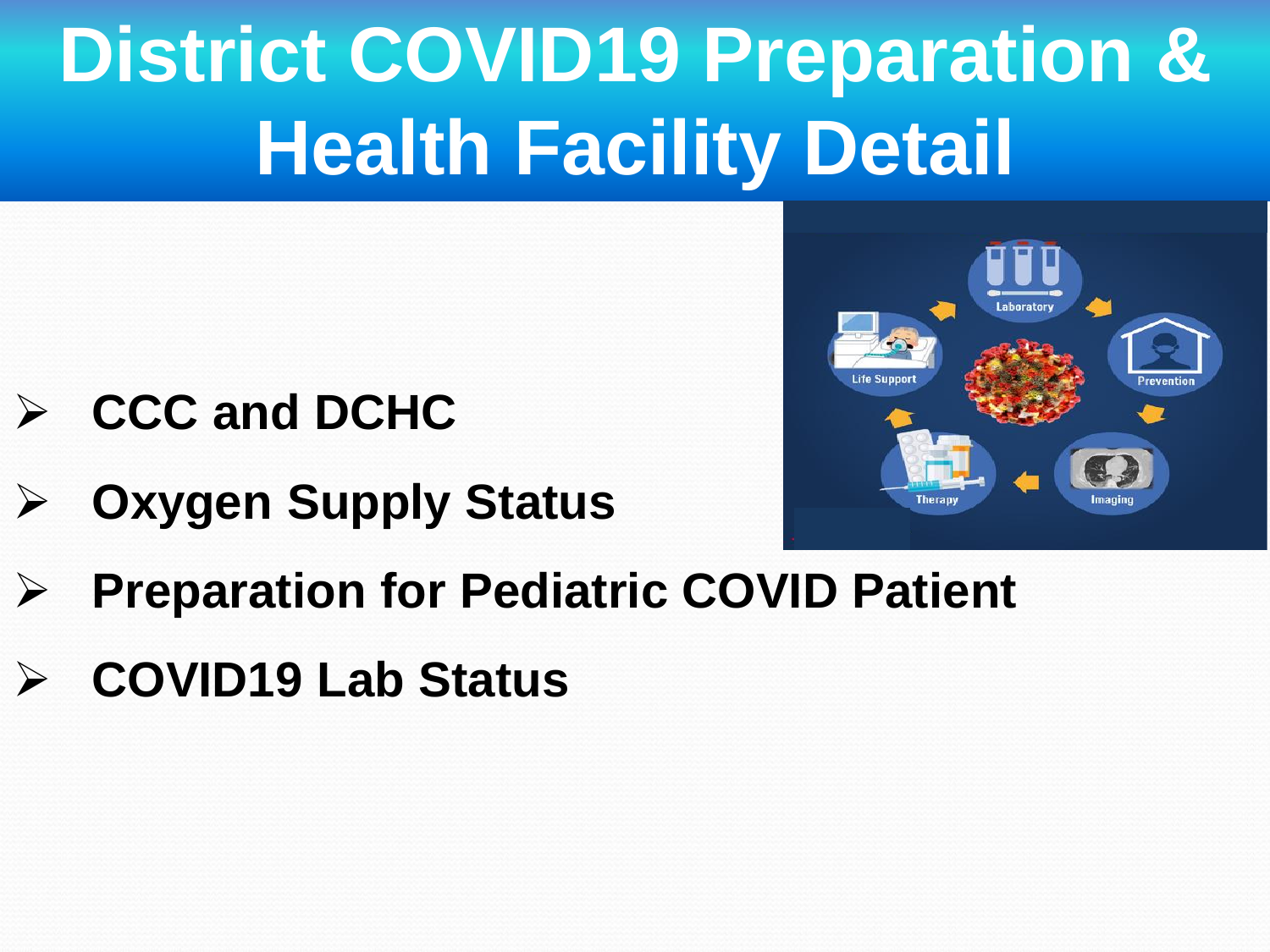## **DISTRICT COVID HEALTH FACILITIES DETAILS**

| <b>DISTRICT :- SARAN</b>                              |                             |                                 |                            |                                                          |                             |                                 |                            |                                |
|-------------------------------------------------------|-----------------------------|---------------------------------|----------------------------|----------------------------------------------------------|-----------------------------|---------------------------------|----------------------------|--------------------------------|
| <b>Covid Care Centre (CCC)</b>                        |                             |                                 |                            | <b>Dedicate Covid Health Centre (DCHC)</b>               |                             |                                 |                            |                                |
| <b>NAME OF</b><br><b>INSTITUTION</b>                  | No. of<br><b>Facilities</b> | No. of beds<br><b>Available</b> | No. of beds<br>with Oxygen | <b>NAME OF</b><br><b>INSTITUTION</b>                     | No. of<br><b>Facilities</b> | No. of beds<br><b>Available</b> | No. of beds<br>with Oxygen | No. of beds<br><b>Occupied</b> |
| <b>GNM HOSTEL. DH</b><br><b>CHAPRA</b>                | $\mathbf{1}$                | 125                             | $\mathbf{0}$               | <b>GNM ADMIN.</b><br><b>BULDING, DH</b><br><b>CHAPRA</b> | $\mathbf{1}$                | 85                              | 85                         | $\mathbf 0$                    |
| PARA MEDICAL<br><b>INSTITUTE, DH</b><br><b>CHAPRA</b> | $\mathbf{1}$                | 75                              | $\overline{0}$             | PARA MEDICAL<br><b>GIRLS HOSTEL,</b><br><b>DH CHAPRA</b> | 1                           | 115                             | 115                        | $\mathbf 0$                    |
| ANM SCHOOL,<br><b>SONPUR</b>                          | $\mathbf{1}$                | 75                              | 52                         |                                                          |                             |                                 |                            |                                |
| <b>TOTAL</b>                                          | $\overline{\mathbf{3}}$     | 275                             | 52                         | <b>TOTAL</b>                                             | $\overline{2}$              | 200                             | 200                        | $\mathbf 0$                    |

P.S- One more CCC in pipeline at SDH Marhaura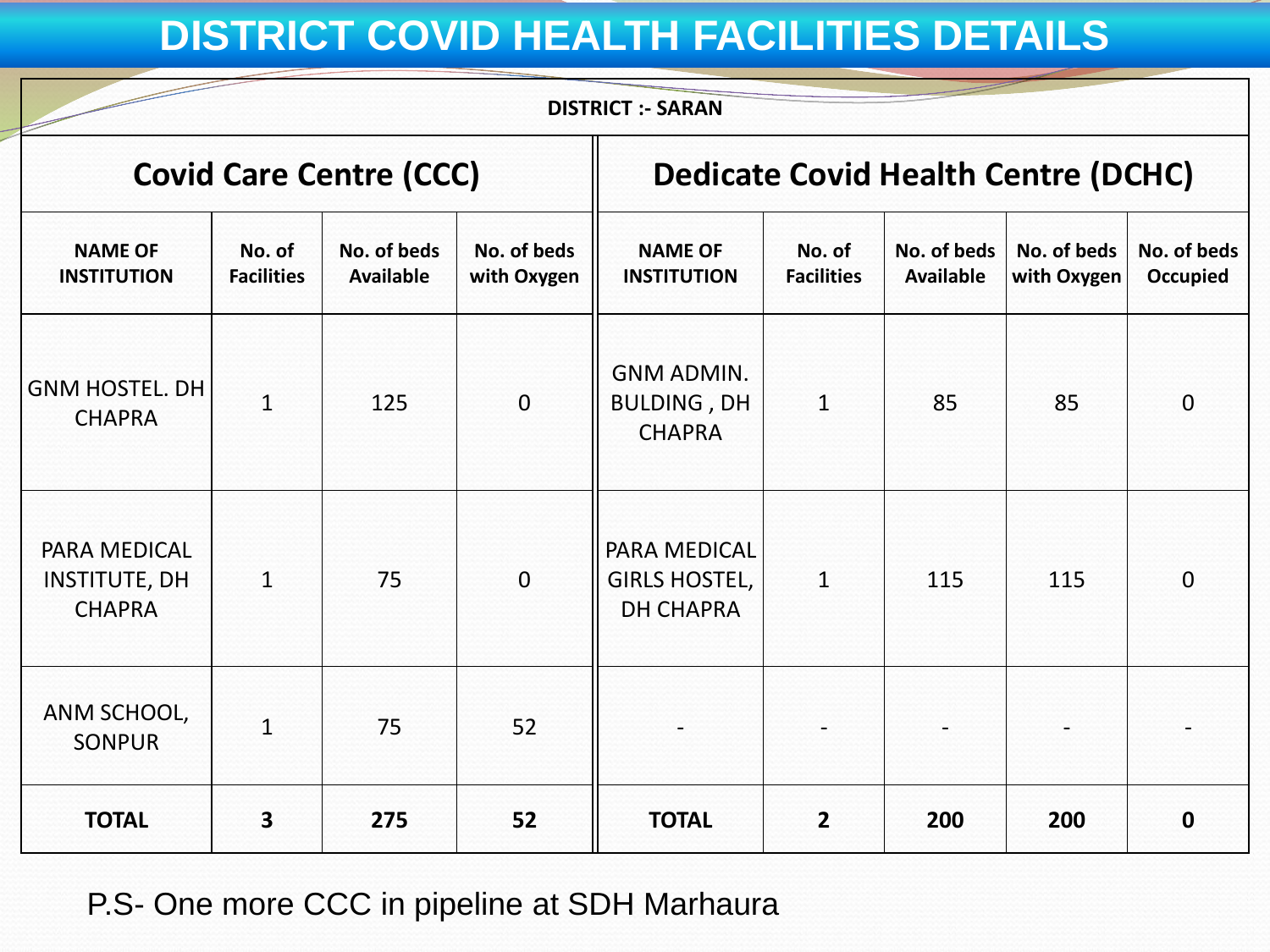### **Oxygen Supply Status**

|            | <b>DISTRICT :- SARAN</b> |                            |  |
|------------|--------------------------|----------------------------|--|
|            | <b>Oxygen Cylinder</b>   | <b>Oxygen Concentrator</b> |  |
| $ B $ Type | 150                      |                            |  |
| Type       | 120                      | 771                        |  |



➢**Mapping of O2 Cylinder to PHC will be done as per need.**

## ➢**Three Oxygen Plants (PSA) underway**

**(Courtesy –DRDO, BIADA):-**

- **1. Chapra DH 2. Sonepur SDH**
- **3. Marhaura SDH**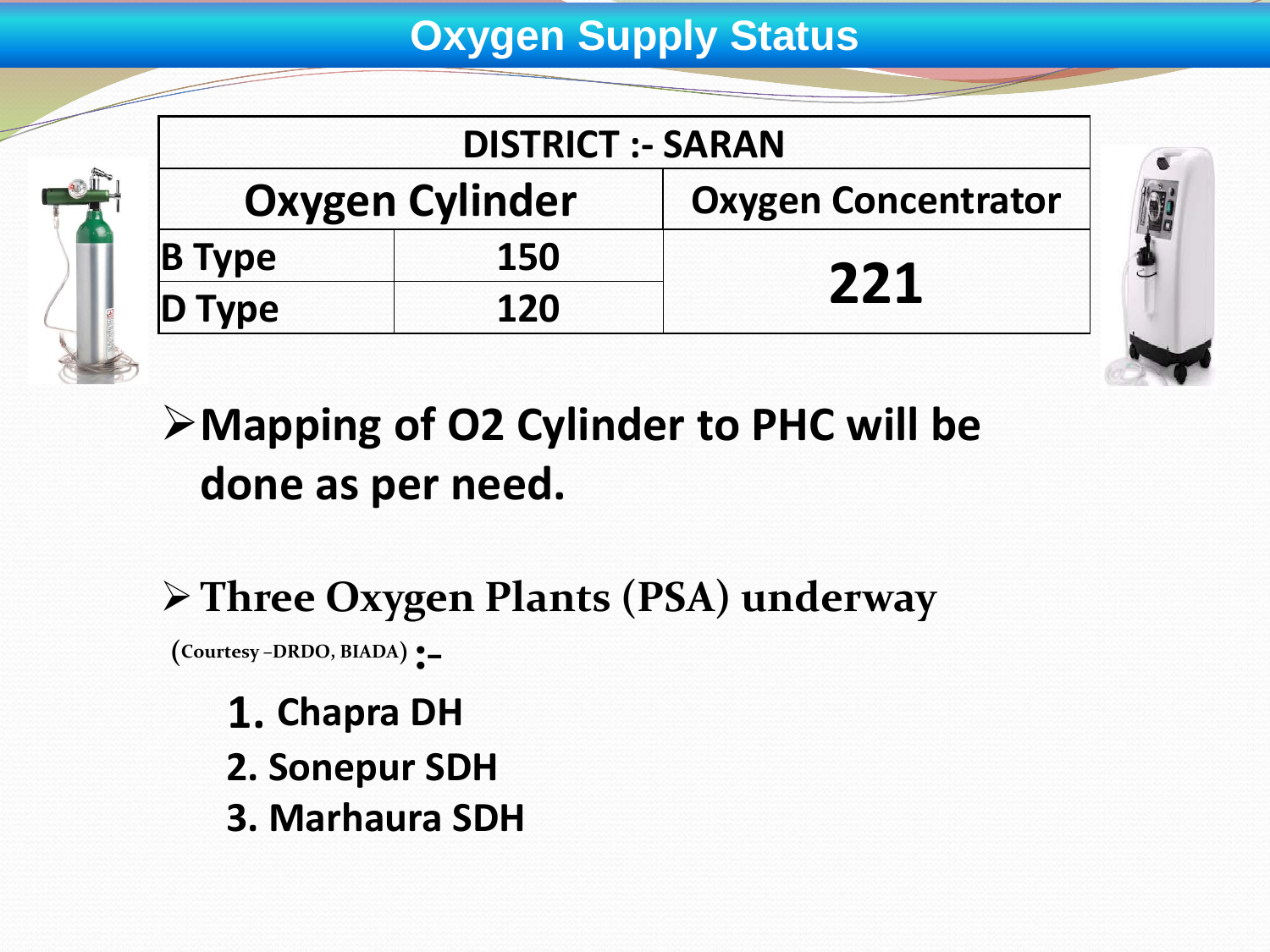## **Preparation for Pediatric COVID patient Case**



- ➢Functional PICU- 10 Beds ➢Ventilators- 5
- ➢Specialist Pediatrician round the clock
- ➢Training of Medical Officer and Paramedical Staffs.